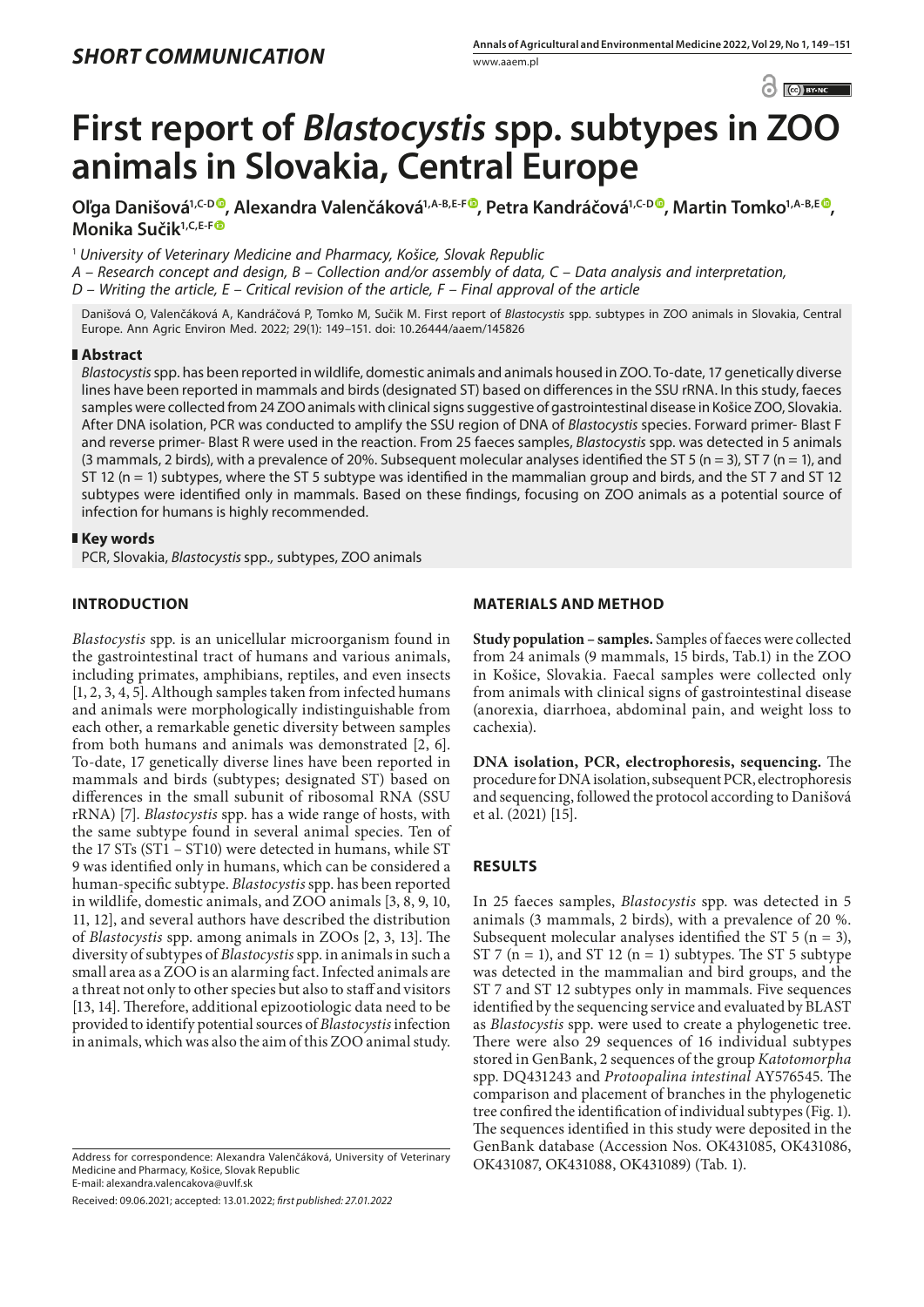Oľga Danišová, Alexandra Valenčáková, Petra Kandráčová, Martin Tomko, Monika Sučik . First report of *Blastocystis* spp. subtypes in ZOO animals in Slovakia, Central Europe

## **DISCUSSION**

In the authors'epizootiologic survey, mammalian and bird animal groups were represented. Primates were the most tested animals in the group of mammals due to their high incidence of this disease worldwide. In Italy, there was the highest prevalence of *Blastocystis* spp. in long-tailed macaques 87.6% [16], in Ecuador, the majority of this species reached 60.4% in a group of monkeys [17], and Tanzania reported a prevalence of 49% – 51.3% in wild chimpanzee communities and 71.4% to 92% in monkeys [18, 19, 20]. In the current study, *Blastocystis* spp. was found in 2 of the 5 examined primates, which represents a prevalence of 40 %. In a group of other tested mammals (Tab. 1), blastocystosis was confirmed in a single wild boar, which suggests that the detection of blastocystosis in wild animals is difficult because of their free movement in nature. A study conducted by Danišová et al. in Slovakia (2021) [15], also focused on identifying this

**Table 1.** Species of tested animals and suptypes found.

| Isolate                               | Mammals                              | <b>Blastocystis</b><br>sp./subtype     | GenBank<br>Accession<br>Nos. |
|---------------------------------------|--------------------------------------|----------------------------------------|------------------------------|
| 1 przewalski's horse                  | Equus ferus przewalskii              |                                        |                              |
| 2 bactrian camel                      | Camelus bactrianus                   |                                        |                              |
| 3 wild boar                           | Sus scrofa                           |                                        |                              |
| 4 wild boar                           | Sus scrofa                           | Blastocystis<br>ST 12                  | OK431086                     |
| 5 tufted capuchin                     | Sapajus apella                       |                                        |                              |
| <b>6</b> patas monkey                 | Erythrocebus patas                   |                                        |                              |
| <b>7</b> barbary macaque              | Macaca sylvanus                      |                                        |                              |
| 8 ring-tailed lemur                   | Lemur catta                          | <b>Blastocystis</b><br>ST <sub>7</sub> | OK431089                     |
| 9 black-and-white<br>ruffed lemur     | Varecia variegata<br>variegata       | <b>Blastocystis ST5</b>                | OK431085                     |
|                                       | <b>Birds</b>                         |                                        |                              |
| 10 spur-winged<br>goose               | Plectropterus gambensis<br>gambensis |                                        |                              |
| 11 spur-winged<br>goose               | Plectropterus gambensis<br>gambensis |                                        |                              |
| <b>12</b> southern ground<br>hornbill | <b>Bucorvus leadbeateri</b>          |                                        |                              |
| <b>13</b> papuan hornbill             | Rhyticeros plicatus<br>ruficollis    |                                        |                              |
| 14 marabou stork<br>(male)            | Leptoptilos crumeniferus             | <b>Blastocystis ST5</b>                | OK431088                     |
| 15 marabou stork<br>(female)          | Leptoptilos crumeniferus             |                                        |                              |
| $16$ emu                              | Dromaius novaehollandiae             |                                        |                              |
| <b>17</b> emu                         | Dromaius novaehollandiae             |                                        |                              |
| $18$ emu                              | Dromaius novaehollandiae             |                                        |                              |
| 19 mandarin duck                      | Aix galericulata                     |                                        |                              |
| 20 bernier's teal                     | Anas bernieri                        | <b>Blastocystis ST5</b>                | OK431087                     |
| 21 white-winged<br>duck               | Asarcornis scutulata                 |                                        |                              |
| 22 eurasian spoonbill                 | Platalea leucorodia                  |                                        |                              |
| 23 little egret                       | Egretta garzetta                     |                                        |                              |
| 24 greater rhea                       | Rhea americana                       |                                        |                              |
|                                       | $\Sigma$ ZOO animals                 | 5                                      |                              |

pathogen. The highest prevalence of *Blastocystis* spp. has been reported in birds (up to 82%), making them the highest risk for humans. ZOO birds, however, show a much lower prevalence, presumably due to more frequent cleaning their cages and runs than other animals, as confirmed by other surveys [13, 21, 22]. In the current study, *Blastocystis* spp. was identified only in 2 of the 15 samples collected from birds (13.3%), consistent with study results worldwide.

Out of the 17 *Blastocystis* ST, subtypes ST1-ST8, ST10, ST13- ST15, and ST17 have been identified worldwide, with varying prevalence among groups of animals. The huge genetic diversity of *Blastocystis* spp. was also pointed out among the animals in the ZOO [2, 4, 21, 23]. In this study, of the 25 analyzed samples, 3 subtypes were identified. In Košice ZOO, the waterfowl of the avian group is located at 2 different places (Fig. 2). The most commonly found subtypes of *Blastocystis* spp. in birds are ST6 and ST7, characterized as 'avian' [6, 24]. However, ST1, ST4, and ST5 have also been identified in ZOO animals; ST5 is the most often presented in pigs. ST 12 was found in a positive wild boar's sample, which is typical for ruminants [3].

The third subtype – ST7, was identified in Lemur catta and ST5 was also identified in black and white ruffed lemur (Varecia variegata variegata). These 2 primates are placed next to each other, although different subtypes of *Blastocystis*  were identified (Fig 1, Fig 2). Worldwide, ST1-ST8 subtypes have been detected in primates, and interestingly, animal isolates of all the isolated subtypes have been matched to isolates from stool samples in members of staff [2, 14, 25].

#### **CONCLUSION**

This study is the first in Slovakia to deal with *Blastocystis* spp., in ZOO animals. The results indicate the need to focus on ZOO animals as a potential source of infection for humans [13, 23]. These are, in particular, the zoonotic subtypes ST5 and ST7, which have been identified in primates that are close to care keepers, or the subtype ST5 in waterfowl, where visitors can also be in the proximity of the animals. These data



Figure 1. Branches in the phylogenetic tree confirming the identification of individual subtypes